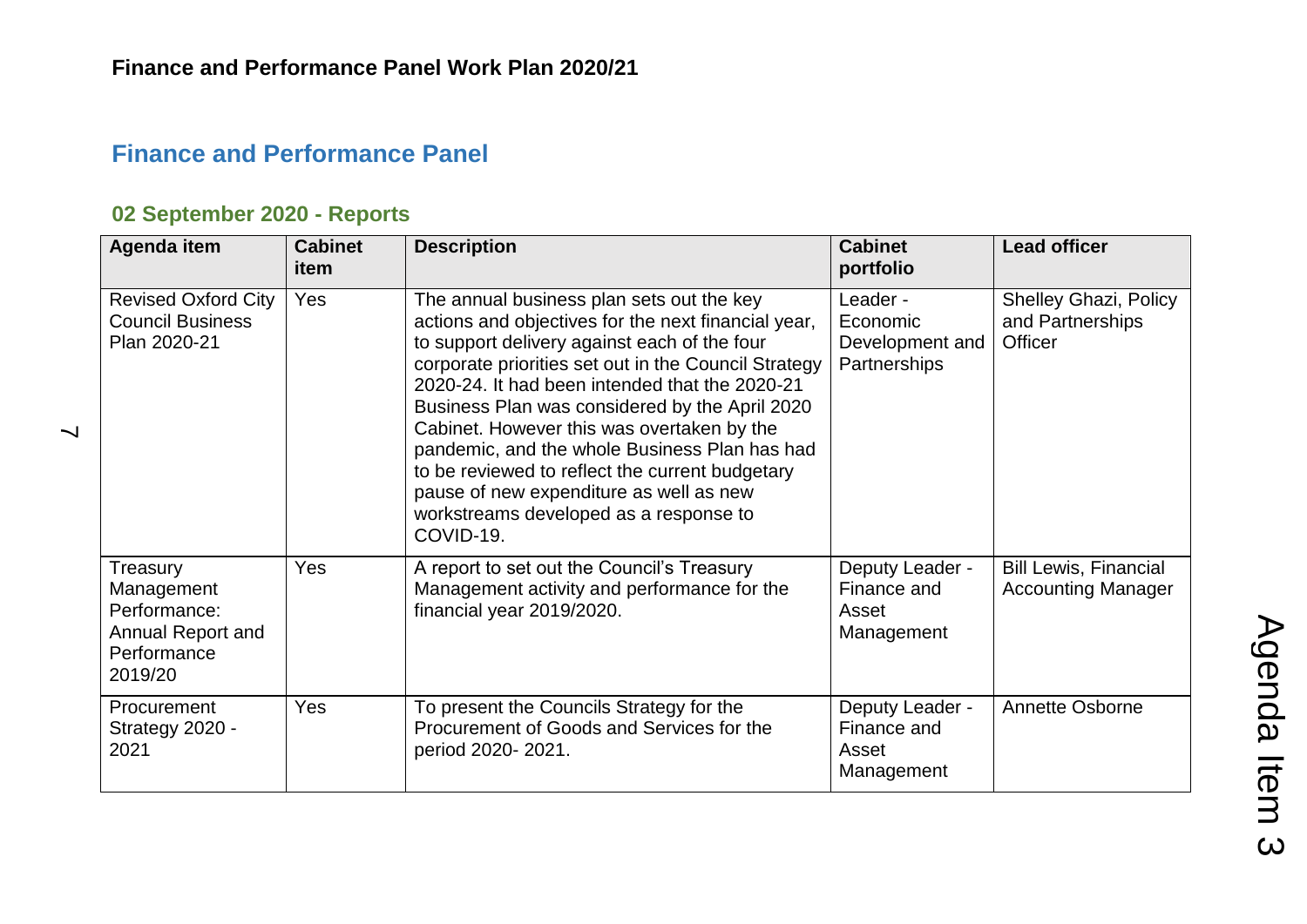| Agenda item                                         | <b>Cabinet</b><br>item | <b>Description</b>                                                                                                                                                                          | <b>Cabinet</b><br>portfolio                                          | <b>Lead officer</b>                                   |
|-----------------------------------------------------|------------------------|---------------------------------------------------------------------------------------------------------------------------------------------------------------------------------------------|----------------------------------------------------------------------|-------------------------------------------------------|
| Social Value in<br>Procurement                      | <b>No</b>              | An update report on the progress made on<br>implementing the inclusion of social value<br>weightings within procurement contracts,<br>including managing the challenges that this<br>brings | Deputy Leader<br>(Statutory) -<br>Finance and<br>Asset<br>Management | Annette Osborne                                       |
| Quarterly Integrated<br>Performance<br>2020/21 - Q1 | Yes                    | A report to update Members on Finance, Risk<br>and Performance as at 30 June 2020.                                                                                                          | Deputy Leader -<br>Finance and<br>Asset<br>Management                | Anna Winship,<br>Management<br>Accountancy<br>Manager |
| Performance<br>Monitoring 2020/21<br>Q <sub>1</sub> | N <sub>o</sub>         | A report detailing performance against relevant<br><b>KPIs</b>                                                                                                                              |                                                                      | Liz Godin                                             |

## **29 September 2020 - Provisional reports**

 $\infty$ 

### **03 December 2020 - Provisional reports**

| Agenda item                                       | <b>Cabinet</b><br>item | <b>Description</b>                                                                                                    | <b>Cabinet</b><br>portfolio                                          | <b>Lead officer</b>                                        |
|---------------------------------------------------|------------------------|-----------------------------------------------------------------------------------------------------------------------|----------------------------------------------------------------------|------------------------------------------------------------|
| Infrastructure<br><b>Funding Statement</b>        | Yes                    | Report on receipt, expenditure and future<br>expenditure of CIL and S106 contributions                                | <b>Cabinet Member</b><br>for Planning and<br><b>Housing Delivery</b> | Lorraine Freeman,<br>Development<br><b>Funding Officer</b> |
| Treasury<br>Management Mid-<br><b>Year Report</b> | Yes                    | A report to report on the performance of the<br>Treasury Management function for the 6 months<br>to 30 September 2020 | Deputy Leader -<br>Finance and<br>Asset<br>Management                | <b>Bill Lewis, Financial</b><br><b>Accounting Manager</b>  |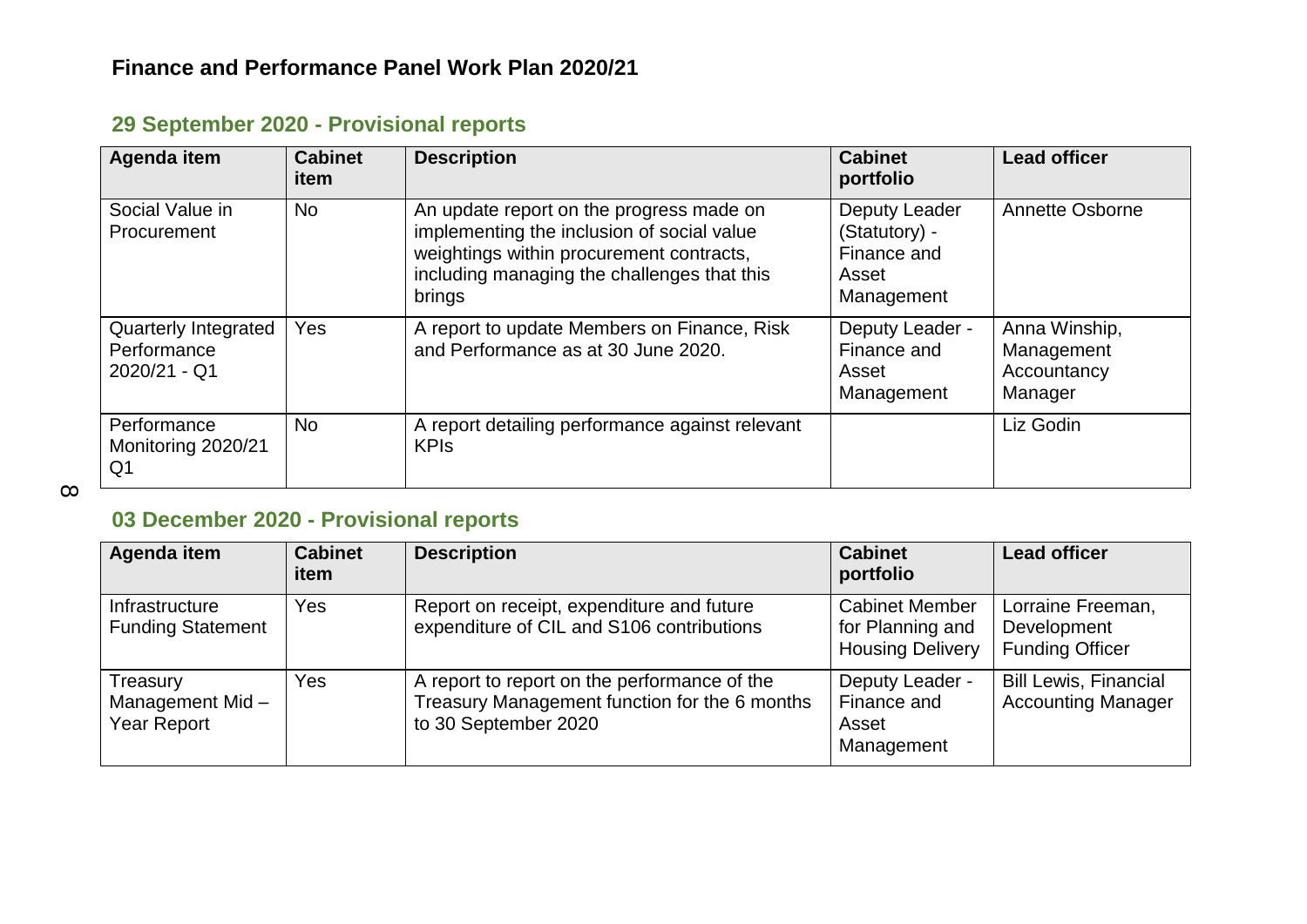#### **Finance and Performance Panel Work Plan 2020/21**

| Quarterly Integrated<br>Performance<br>$2020/21 - Q2$            | Yes       | A report to update Members on Finance, Risk<br>and Performance as at 30 September 2020.                                                | Deputy Leader -<br>Finance and<br>Asset<br>Management                | Anna Winship,<br>Management<br>Accountancy<br>Manager |
|------------------------------------------------------------------|-----------|----------------------------------------------------------------------------------------------------------------------------------------|----------------------------------------------------------------------|-------------------------------------------------------|
| Performance<br>Monitoring 2020/21<br>Q <sub>2</sub>              | No.       | A report detailing performance against relevant<br>KPIs and an update on progress made against<br>the Council's 2020/21 business plan. | Deputy Leader<br>(Statutory) -<br>Finance and<br>Asset<br>Management | Liz Godin                                             |
| <b>Budget Review</b><br>Recommendations<br><b>Update 2019/20</b> | <b>No</b> | An update on the progress made against<br>recommendations from the Budget Review<br>Group report 2019/20                               | Deputy Leader<br>(Statutory) -<br>Finance and<br>Asset<br>Management | Nigel Kennedy, Head<br>of Financial Services          |

 $\circ$ 

# **27 January 2021 - Provisional Reports**

| Agenda item                                       | <b>Cabinet</b><br>item | <b>Description</b>                                                             | <b>Cabinet</b><br>portfolio                           | <b>Lead officer</b>                                       |
|---------------------------------------------------|------------------------|--------------------------------------------------------------------------------|-------------------------------------------------------|-----------------------------------------------------------|
| Treasury<br>Management<br><b>Strategy 2021/22</b> | Yes                    | A report to present the Council's Treasury<br>Management Strategy for 2021/22. | Deputy Leader -<br>Finance and<br>Asset<br>Management | <b>Bill Lewis, Financial</b><br><b>Accounting Manager</b> |
| <b>Capital Strategy</b><br>2021-22                | Yes                    | A report to present the Capital Strategy for<br>2021/22 approval.              | Deputy Leader -<br>Finance and<br>Asset<br>Management | <b>Bill Lewis, Financial</b><br><b>Accounting Manager</b> |